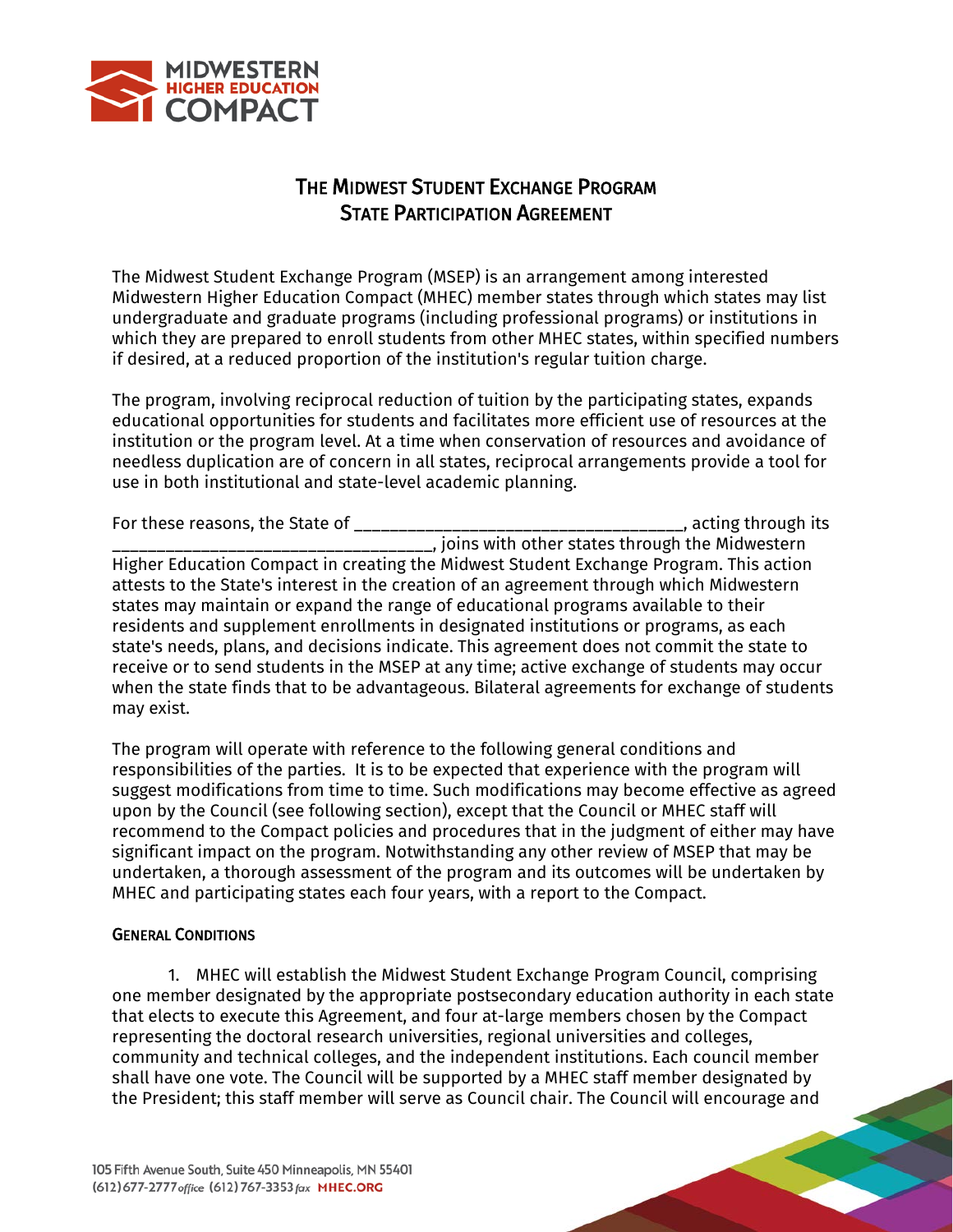facilitate requests of participating states for the inclusion in MSEP of degree programs to which such states desire access for their students; prepare a listing of programs and institutions ready to receive MSEP students in the following year; assess the operation of the program; and recommend policies and procedures to support the administration of the agreements set forth herein.

2. Programs in public institutions designated by the participating states shall be open to MSEP students at 150 percent of the regular tuition<sup>[\\*](#page-1-0)</sup> charged resident students in the same program/institutions. Independent institutions are encouraged to participate as well and may do so by making programs available to MSEP students at a reduction from their regular tuition of at least 10 percent. In certain high cost professional fields, as approved by the Council, admission as an MSEP student may entail payment, by the student's home state or by the student, of an additional amount. These tuition policies for MSEP students may be changed by the Compact upon recommendation of the MSEP Council, for any academic year beginning at least one calendar year from the date of the Compact action.

3. MSEP tuition is to be available to admitted students while the student continues in the program in which admitted as a MSEP student. Change to another program (in the same or a different institution) may be made at the reduced tuition level only if the new program is also open to MSEP students and the change is approved by the institution.

4. MSEP programs in public institutions shall be available to students only at the degree level at which the student's home state agrees to receive MSEP students--i.e., a student may enroll in a public institution at the associate, baccalaureate, or graduate level only if his/her home state agrees to receive MSEP students from other participating states at the same level.

5. Admission of students to designated programs is exclusively a decision of each participating institution. However, in determining eligibility for MSEP tuition, any differences of view that cannot be resolved between institution and student will be resolved at the state level under procedures established by the state (normally, by the state postsecondary education authority).

## RESPONSIBILITIES OF STATES

 $\overline{a}$ 

1. In each state the appropriate postsecondary education agency will designate a single person as MSEP liaison and as a member of the MSEP Council. A state may identify additional persons to work with the designated liaison; it may send such persons to Council meetings as observer-participants, without vote. Council members will be expected to participate in meetings of the Council. Council members may, however, provide for an authorized representative, with vote, if unable to attend.

<span id="page-1-0"></span><sup>\*</sup> For purposes of this program, "tuition" is defined as the basic, comprehensive multipurpose educational charge all students are required to pay as a condition of enrollment. This charge may or may not be known as "tuition." Other designations may include educational fee, registration fee, incidental fee, or perhaps others. "Tuition" does not include special fee charges such as student activity and required insurance assessments.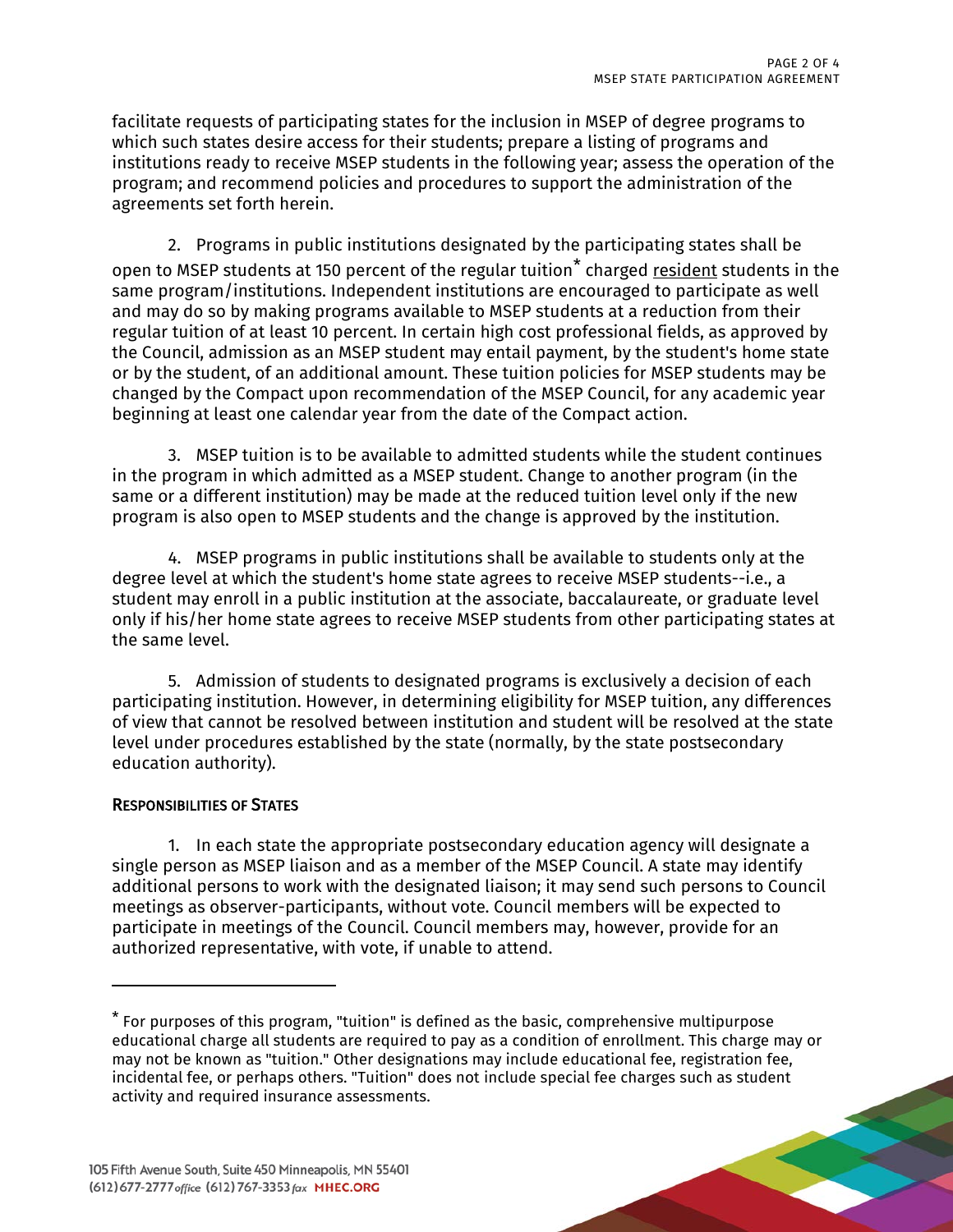2. Through procedures established by each state, the liaison will identify institutions and/or programs that will admit MSEP students. While normally, institutions will admit MSEP students to the eligible programs on a "space available" basis, institutions/ states may provide for limitations of numbers at the program, institution, or statewide level. The state liaison will be prepared to submit information concerning institutions/programs that will receive MSEP students, and any limitations, annually as required in the operation of the program.

3. Each participating state is encouraged to identify fields, programs, and institutions in other participating states to which it would like to have access for its residents. The MSEP liaison person should be informed concerning such requests or inquiries; he/she in turn will so advise the MHEC program coordinator and liaison persons in the other affected states, at the earliest possible time. MHEC will take all steps appropriate to encourage inclusion of such requested programs in the Exchange.

4. Each participating state is responsible for publicizing throughout the state the opportunities available to its residents through MSEP. Among other means, the state will distribute widely to school counselors, parents and students an annual catalog describing MSEP and listing institutions and programs available to its residents, as well as instructions as to how interested students may apply (applicants simply indicate "MSEP Applicant" on their admissions applications). The annual listing of available institutions and programs will be compiled by MHEC.

5. The state will take steps to assure necessary institutional record-keeping and reporting to enable the appropriate state agency, through the MSEP liaison, to provide MHEC each fall a list and report of MSEP students by state of their residency, institution and program in which enrolled, and year of MSEP status (i.e. 1st, 2nd, 3rd, 4th). Where state higher education structure makes different reporting arrangements appropriate, the MSEP liaison will negotiate arrangements with MHEC staff that are mutually acceptable.

6. The state agrees that the MSEP tuition status of any student will be continued during that student's satisfactory progress or approved leave status in the program in which admitted, without regard to termination of MSEP participation by either the sending or the receiving state.

## RESPONSIBILITIES OF MHEC

1. MHEC will convene the MSEP Council annually or as MHEC or the Council deem necessary to review operations, policies, and procedures and to formulate recommendations for the Program. The MHEC staff coordinator will provide the Council information and support appropriate for its monitoring role and its role in advising the MHEC President and Compact of any problems, needed changes, etc.

2. MHEC will compile the annual listing of institutions/ programs and conditions applying thereto and will make the relevant information available to each participating state either in print or in computer-usable form.